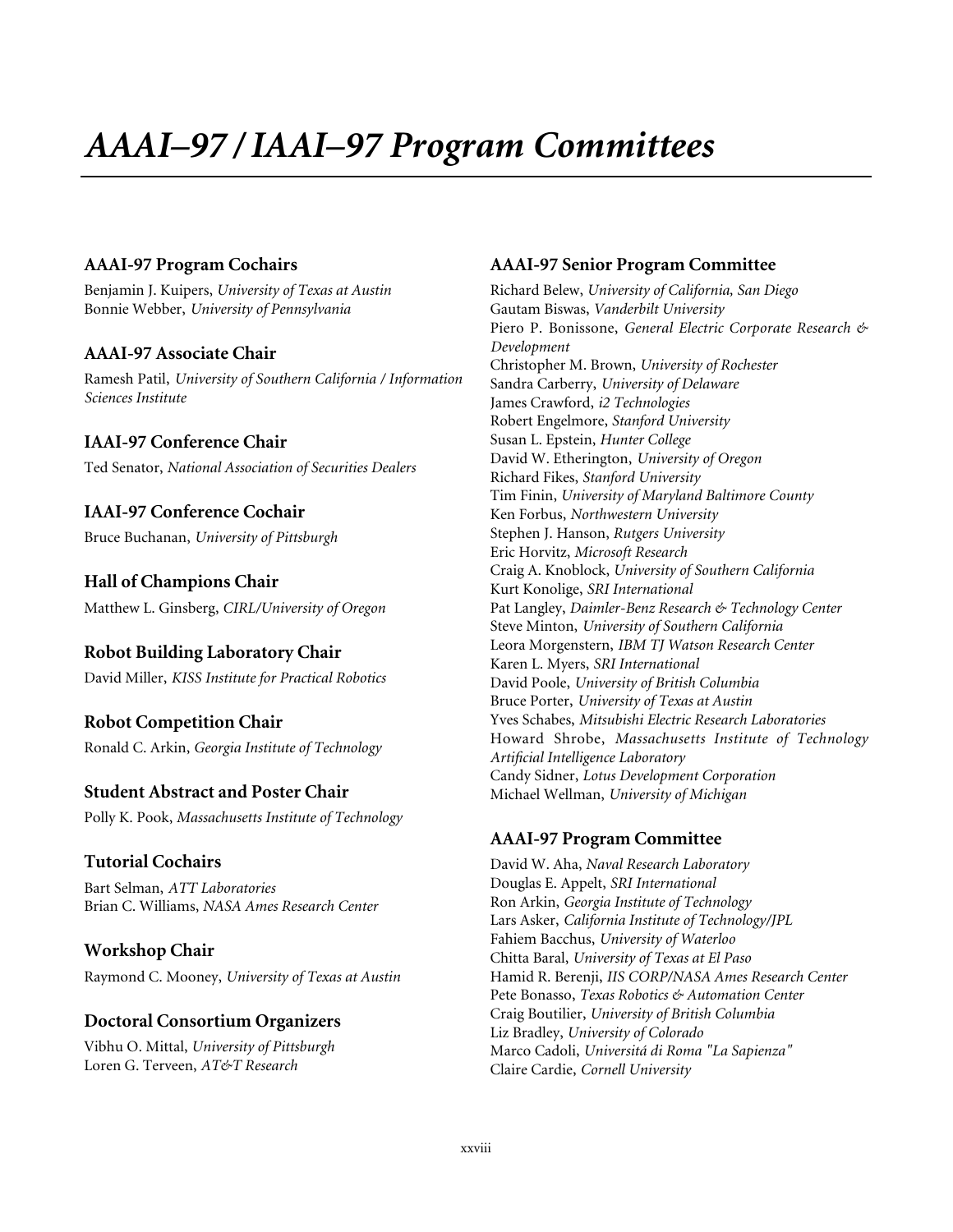Rama Chellappa, *University of Maryland* Luca Chittaro, *Universitá di Udine* Dan Clancy, *University of Texas* Peter Clark, *The Boeing Company* Paul Cohen, *University of Massachusetts* Gregory Cooper, *University of Pittsburgh* Gary Cottrell, *University of California, San Diego* Bruce D'Ambrosio, *Oregon State University* Adnan Darwiche, *American University of Beirut* Ernie Davis, *New York University* Peter Dayan, *Massachusetts Institute of Technology* Keith Decker, *University of Delaware* Dennis DeCoste, *Jet Propulsion Laboratory* Barbara M. Di Eugenio, *University of Pittsburgh* Pedro Domingos, *University of California, Irvine* Richard Doyle, *Jet Propulsion Laboratory* Denise Draper, *Rockwell Science Center* Didier Dubois, *IRIT, Universite Paul Sabatier* Edmund Durfee, *University of Michigan* Tom Ellman, *Rutgers University* Francesc Esteva, *IIIA-AI Research Institute, CSIC* Brian Falkenhainer, *Wilson Center* Adam Farquhar, *Stanford University* George Ferguson, *University of Rochester* R. James Firby, *University of Chicago* Margaret Fleck, *University of Iowa* Eugene C. Freuder, *University of New Hampshire* Nir Friedman, *University of California* Hector Geffner, *Universidad Simon Bolivar* Jack Gelfand, *Princeton University* Yolanda Gil, *USC/Information Sciences Institute* Matthew L. Ginsberg, *University of Oregon* Attilio Giordana, *University of Torino* Janice Glasgow, *Queen's University* Ashok K. Goel, *Georgia Institute of Technology* Moises Goldszmidt, *SRI International* Jonathan Gratch, *University of Southern California* Adam Grove, *NEC Researach Institute* Larry Hall, *University of South Florida* Joe Halpern, *Cornell University* Inman Harvey, *University of Sussex* Caroline Hayes, *University of Illinois* Marti Hearst, *Xerox Palo Alto Research Center* James Hendler, *University of Maryland* Tad Hogg, *Xerox Palo Alto Research Center* Robert Holte, *University of Ottawa* John Hooker, *Carnegie Mellon University* John Horty, *University of Maryland* Adele Howe, *Colorado State University* Marcus J. Huber, *Orincon Corporation* Michael Huhns, *University of South Carolina* Wayne Iba, *Institute for the Study of Learning & Expertise* Mark Johnson, *Brown University* Randolph Jones, *University of Michigan*

David Joslin, *University of Oregon* Subbarao Kambhampati, *Arizona State University* G. Neelakantan Kartha, *i2 Technologies* Michelle Kim, *IBM T.J. Watson Research Center* Hiroaki Kitano, *Sony Computer Science Laboratory* Daphne Koller, *Stanford University* Dave Kortenkamp, *Metrica Inc Robotics & Automation Group* Jana Kosecka, *University of California, Berkeley* Sarit Kraus, *Bar Ilan University and University of Maryland* Franz Kurfess, *New Jersey Institute of Technology* Robert Laddaga, *Massachusetts Institute of Technology Artificial Intelligence Lab* John Laird, *University of Michigan* Reza Langari, *Texas A&M University* Nancy Lehrer, *ISX Corporation* James Lester, *North Carolina State University* Alon Levy, *AT&T Laboratories* Henry Lieberman, *Massachusetts Institute of Technology* Vladimir Lifschitz, *University of Texas at Austin* Jim Little, *University of British Columbia* Karen E. Lochbaum, *U S WEST Advanced Technologies* Ramon Lopez de Mantaras, *IIIA-AI Research Institute, CSIC* Mitch Marcus, *University of Pennsylvania* James Mayfield, *Johns Hopkins APL* Kathleen F. McCoy, *University of Delaware* Donald P. McKay, *Lockheed Martin* Susan McRoy, *University of Wisconsin-Milwaukee* Melanie Mitchell, *Santa Fe Institute* Ray Mooney, *University of Texas at Austin* Mike Mozer, *University of Colorado* Robin R. Murphy, *Colorado School of Mines* Nicola Muscettola, *NASA Ames Research Center* Mark Musen, *Stanford University School of Medicine* Robert A. Nado, *Price Waterhouse Technology Centre* Dana Nau, *University of Maryland* P. Pandurang Nayak, *NASA Ames Research Center* Bernard Nebel, *Albert-Ludwigs-Universitat Freiburg* Peter Norvig, *Junglee Corporation* David G. Novick, *Eurisco* Yun Peng, *University of Maryland Baltimore County* Mark Alan Peot, *Knowledge Industries* Fernando Pereira, *AT&T Laboratories-Research* Greg Provan, *Rockwell Science Center* Rajesh P.N. Rao, *University of Rochester* Jeff Rickel, *USC/Information Sciences Institute* Nicolas Rouqette, *Jet Propulsion Laboratory* Enrique H. Ruspini, *SRI International* Tuomas Sandholm, *Washington University* Ethan Scarl, *Boeing Defense and Space* Jonathan Schaeffer, *University of Alberta* Torsten Schaub, *LERIA, Universite d'Angers* Donia R. Scott, *University of Brighton* Bart Selman, *AT&T*